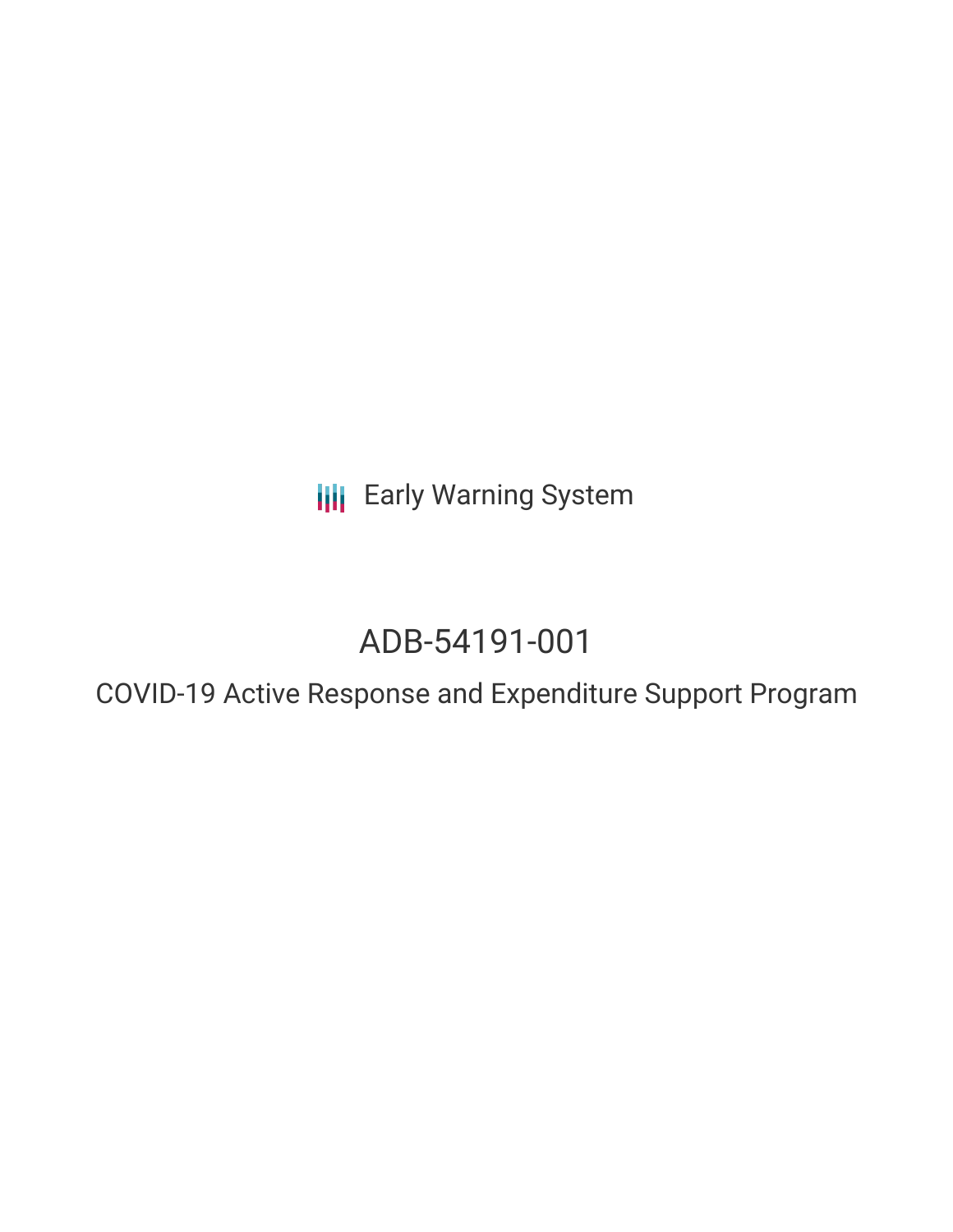

## **Quick Facts**

| <b>Countries</b>               | Georgia                                  |
|--------------------------------|------------------------------------------|
| <b>Financial Institutions</b>  | Asian Development Bank (ADB)             |
| <b>Status</b>                  | Approved                                 |
| <b>Bank Risk Rating</b>        | C                                        |
| <b>Voting Date</b>             | 2020-05-28                               |
| <b>Borrower</b>                | Government of Georgia                    |
| <b>Sectors</b>                 | Education and Health, Law and Government |
| <b>Investment Type(s)</b>      | Loan                                     |
| <b>Investment Amount (USD)</b> | \$100.00 million                         |
| <b>Loan Amount (USD)</b>       | $$100.00$ million                        |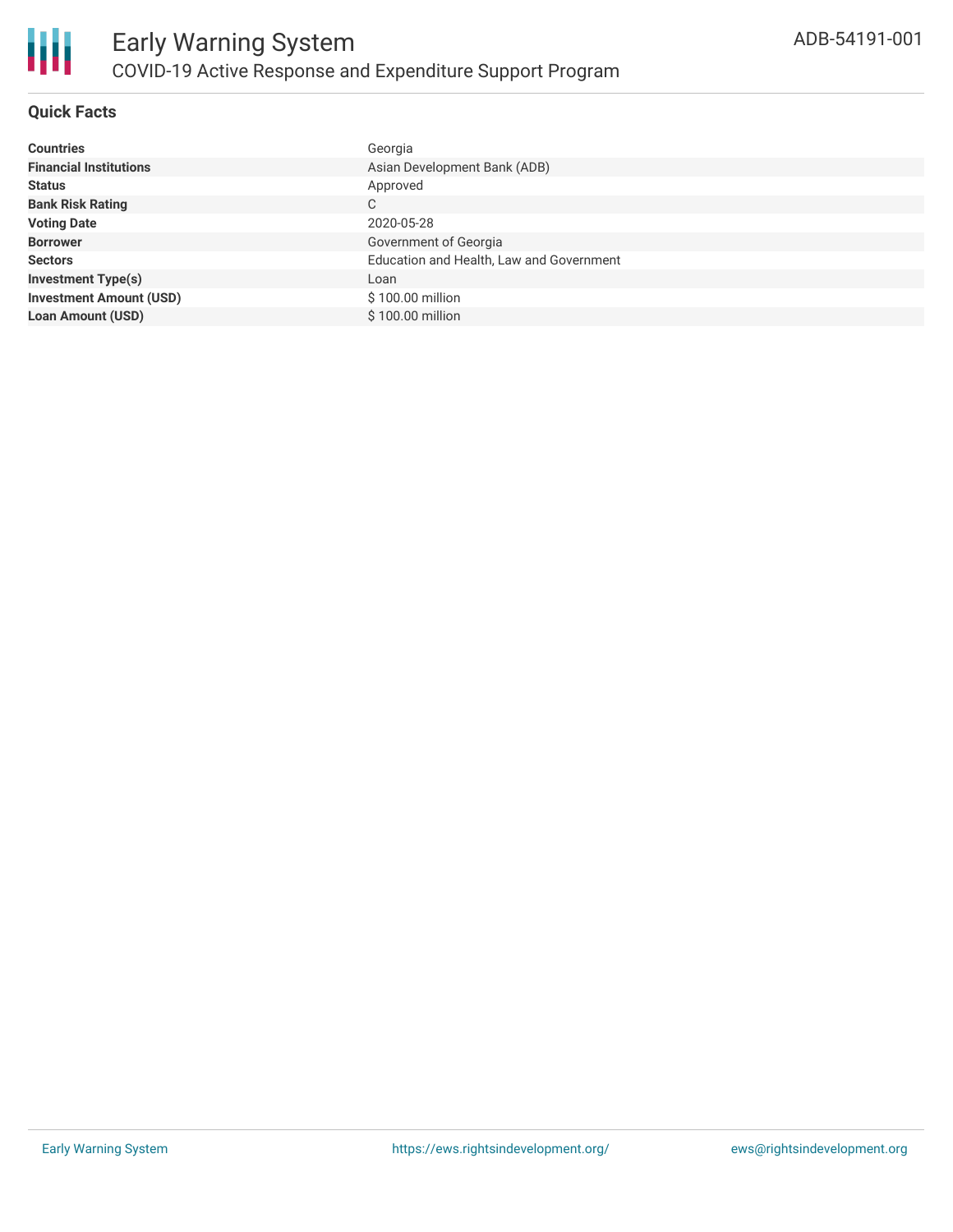

## **Project Description**

According to ADB website, the project is aligned with the following overarching development objective of the Anti-Crisis Plan: health and economic impacts of COVID-19 in Georgia are mitigated, protecting the most vulnerable. The program will have the following effect: rate of spread of the disease managed, burden on affected businesses mitigated and poverty contained. The program is structured around three output areas: (i) measures taken to combat the spread of COVID-19 and health sector response capacity strengthened; (ii) affected businesses are assisted; and (iii) enhanced livelihoods support for the most vulnerable segments of the population.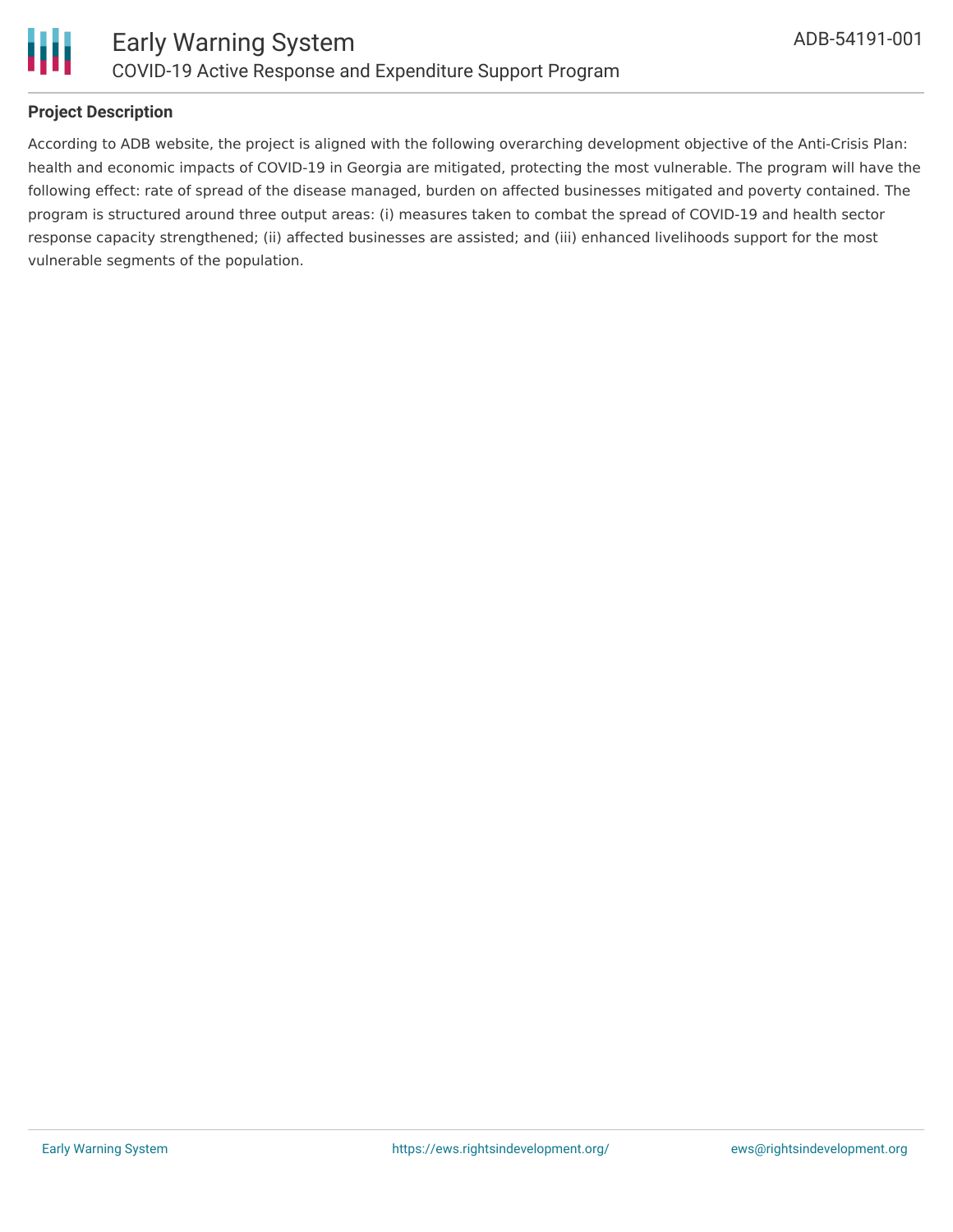

## **Investment Description**

Asian Development Bank (ADB)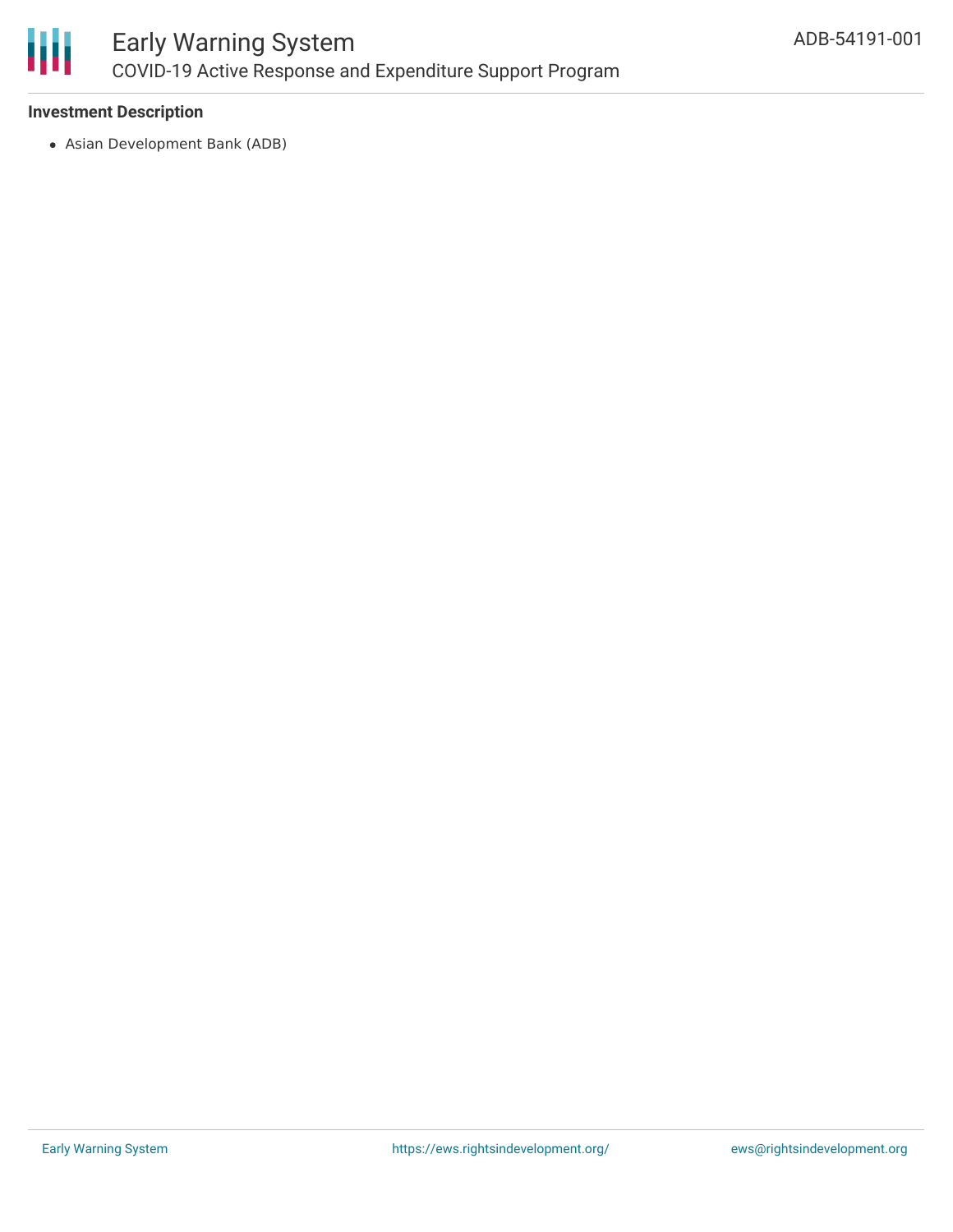

#### **Contact Information**

Executing Agency: Ministry of Finance 16 Gorgasali St., 0114 Tbilisi, Georgia

#### **ACCOUNTABILITY MECHANISM OF ADB**

The Accountability Mechanism is an independent complaint mechanism and fact-finding body for people who believe they are likely to be, or have been, adversely affected by an Asian Development Bank-financed project. If you submit a complaint to the Accountability Mechanism, they may investigate to assess whether the Asian Development Bank is following its own policies and procedures for preventing harm to people or the environment. You can learn more about the Accountability Mechanism and how to file a complaint at: http://www.adb.org/site/accountability-mechanism/main